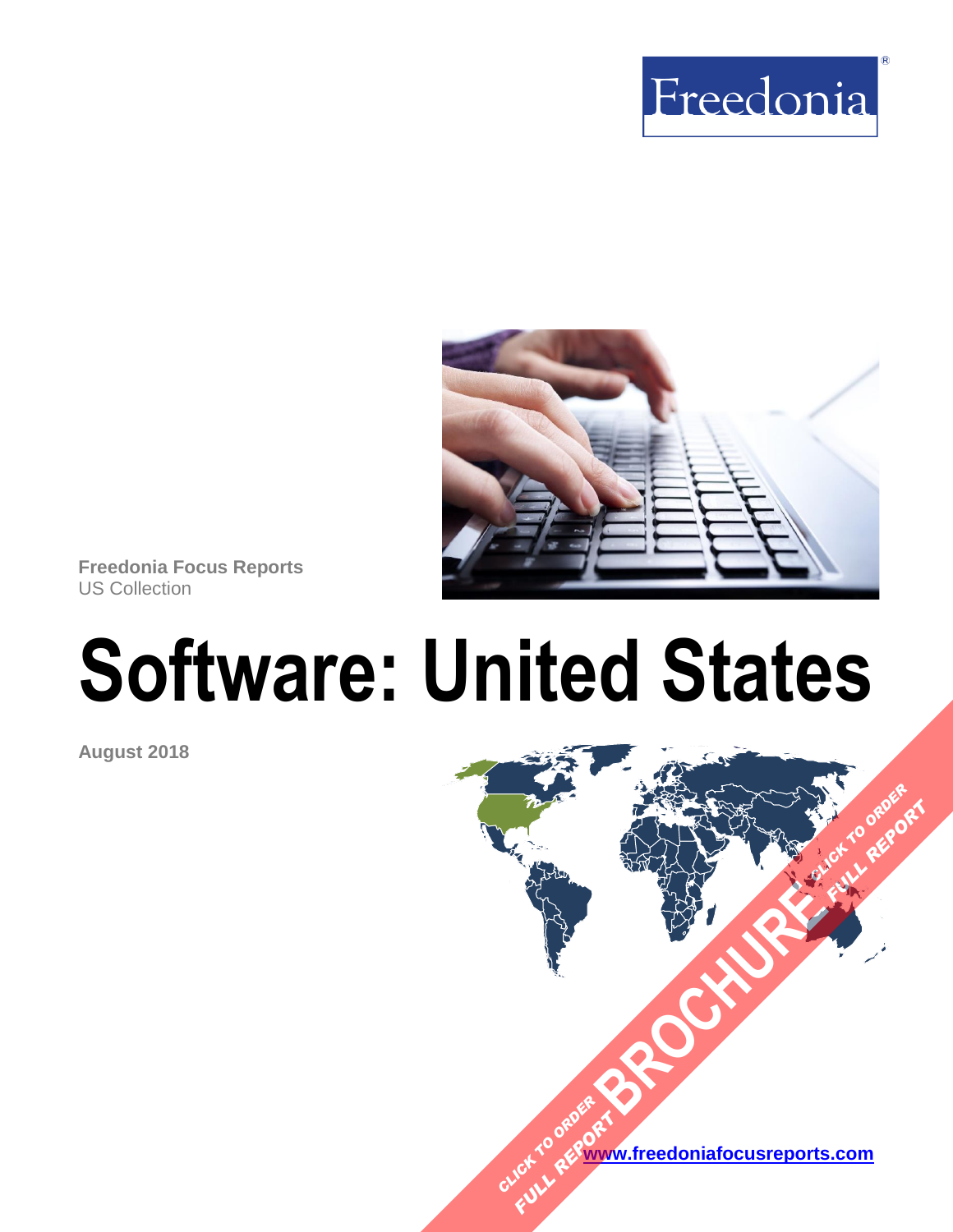# **Table of Contents**

| 1. Highlights                   | 3                       |
|---------------------------------|-------------------------|
| 2. Market Environment           | $\overline{\mathbf{4}}$ |
| <b>Historical Trends</b>        | 4                       |
| <b>Key Economic Indicators</b>  | $\boldsymbol{6}$        |
| Legal & Regulatory Factors      | $\overline{7}$          |
| 3. Segmentation & Forecasts     | 9                       |
| Software Types                  | 9                       |
| <b>General Application</b>      | 10                      |
| Cross-Industry                  | 12                      |
| <b>Operating System</b>         | 13                      |
| Network                         | 15                      |
| Database                        | 17                      |
| <b>Vertical Market</b>          | 18                      |
| <b>Development Tools</b>        | 19                      |
| <b>Utilities</b>                | 20                      |
| <b>Other Software</b>           | 22                      |
| 4. Industry Structure           | 23                      |
| <b>Industry Characteristics</b> | 23                      |
| <b>Industry Leaders</b>         | 25                      |
| <b>IBM</b>                      | 25                      |
| Microsoft                       | 26                      |
| Oracle                          | 26                      |
| 5. About This Report            | 27                      |
| Scope & Method                  | 27                      |
| Sources                         | 27                      |
| <b>Industry Codes</b>           | 28                      |
| Resources                       | 29                      |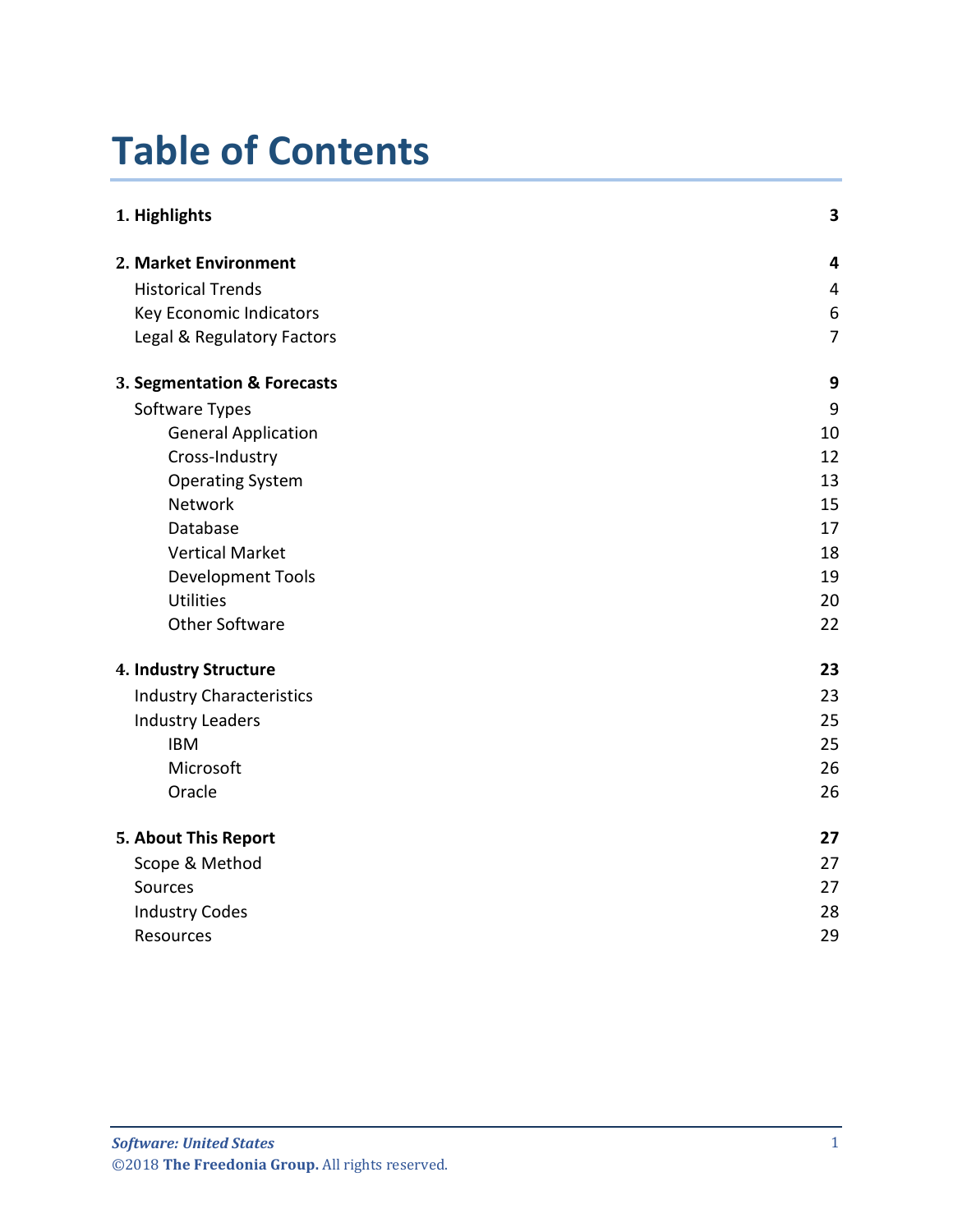# **List of Tables & Figures**

| Figure 1   Key Trends in US Software Revenues, 2017 - 2022                          | 3  |
|-------------------------------------------------------------------------------------|----|
| Figure 2   US Software Revenue Trends, 2007 - 2017                                  | 4  |
| Table 1   Key Indicators for US Software Revenue, 2007 - 2022 (US\$ bil)            | 6  |
| Figure 3   US Software Revenue Performance Index by Type, 2007 - 2022 (2007 = 1.00) | q  |
| Table 2   US Software Revenues by Type, 2007 - 2022 (US\$ bil)                      | 10 |
| Figure 4   US Software Revenues by Type, 2007 - 2022 (%)                            | 22 |
| Figure 5   US Software Publishing Firms, Establishments, & Employment, 2007 - 2016  | 24 |
| Table 3   US Software Publishing Firms, Establishments, & Employment, 2007 - 2016   | 24 |
| Table 4   Leading Participants in the US Software Industry by Software Type         | 25 |
| Table 5   NAICS & SIC Codes Related to Software                                     | 28 |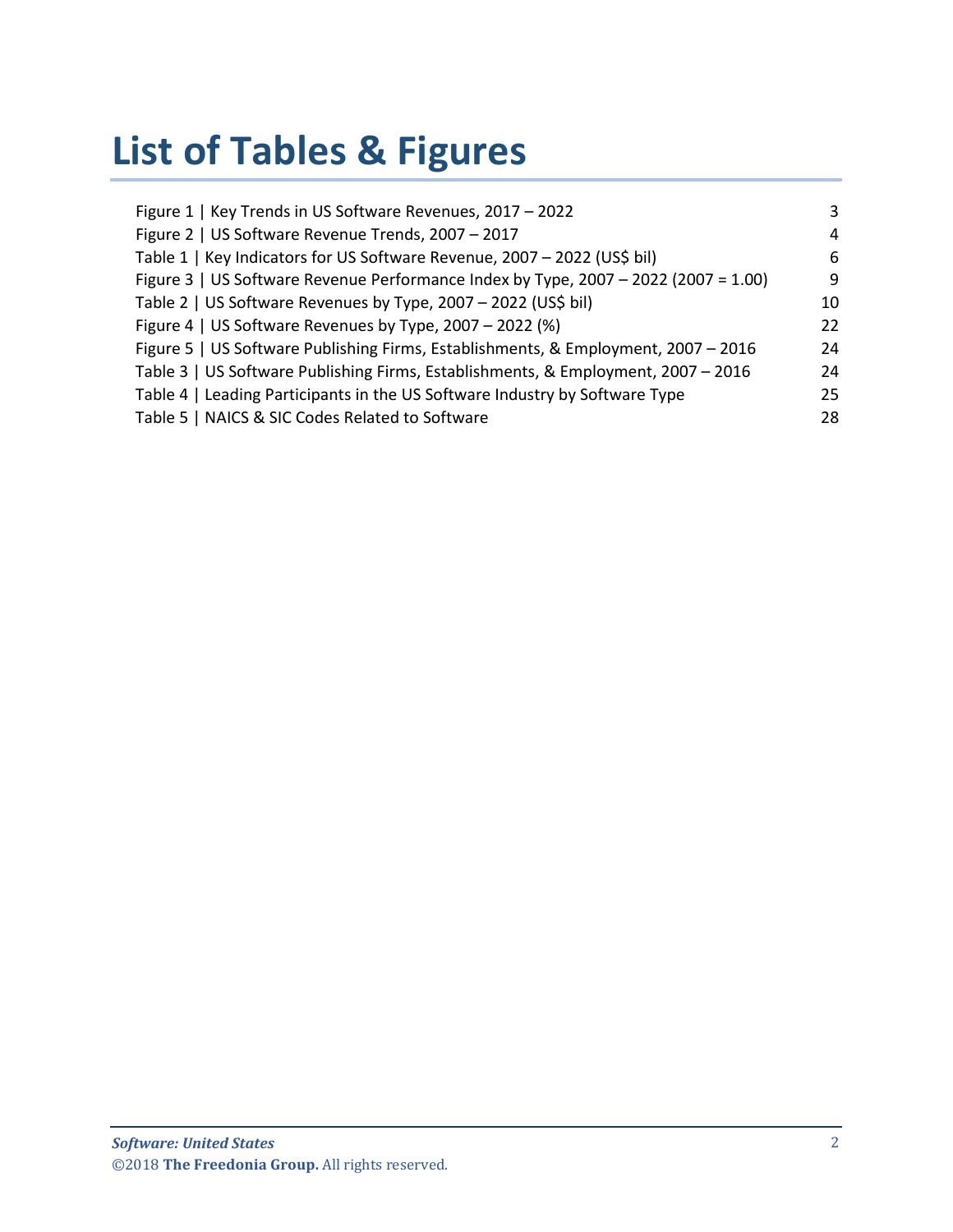# <span id="page-3-0"></span>**About This Report**

# <span id="page-3-1"></span>**Scope & Method**

This report forecasts to 2022 US software publishing industry revenues in nominal US dollars. Total revenues are segmented by software type in terms of:

- general application
- cross-industry
- operating system
- network
- database
- vertical market
- development tools
- utilities
- other software, including custom software

To illustrate historical trends, total revenues and the various segments are provided in annual series from 2007 to 2017.

This report excludes captive software production, consulting services, re-sale of computer hardware and software, and training services.

This report quantifies trends in various measures of growth and volatility. Growth (or decline) expressed as an average annual growth rate (AAGR) is the least squares growth rate, which takes into account all available datapoints over a period. The volatility of datapoints around a least squares growth trend over time is expressed via the coefficient of determination, or  $r^2$ . The most stable data series relative to the trend carries an  $r^2$  value of 1.0; the most volatile – 0.0. Growth calculated as a compound annual growth rate (CAGR) employs, by definition, only the first and last datapoints over a period. The CAGR is used to describe forecast growth, defined as the expected trend beginning in the base year and ending in the forecast year. Readers are encouraged to consider historical volatility when assessing particular annual values along the forecast trend, including in the forecast year.

Key macroeconomic indicators are also provided with quantified trends. Other various topics, including profiles of pertinent leading suppliers, are covered in this report. A full outline of report items by page is available in the Table of Contents.

## <span id="page-3-2"></span>**Sources**

*Software: United States* (FF95028) represents the synthesis and analysis of data from various primary, secondary, macroeconomic, and demographic sources including: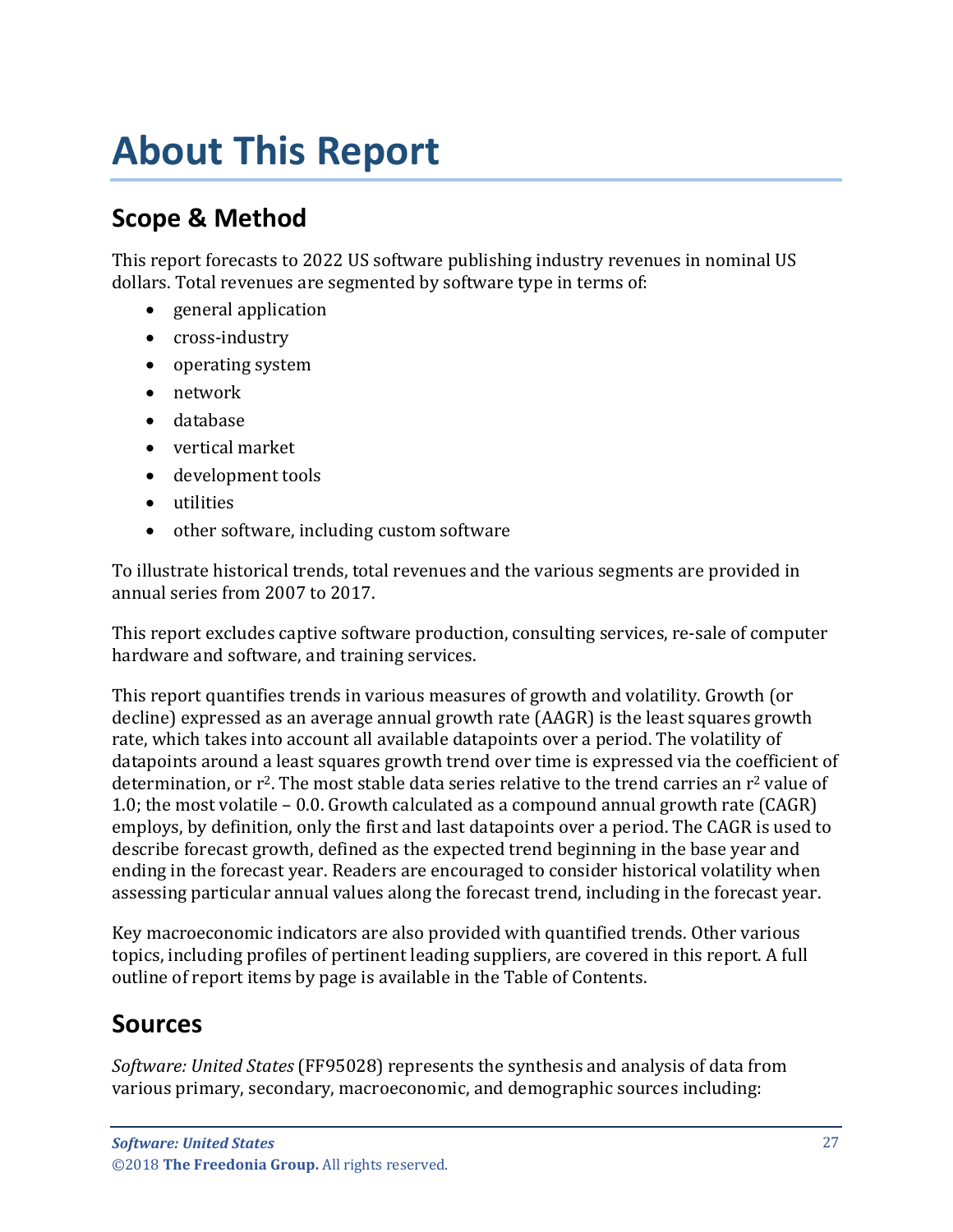#### **About This Report**

- firms participating in the industry, and their suppliers and customers
- government/public agencies
- national, regional, and international non-governmental organizations
- trade associations and their publications
- the business and trade press
- indicator forecasts by The Freedonia Group
- the findings of other reports and studies by The Freedonia Group

Specific sources and additional resources are listed in the Resources section of this publication for reference and to facilitate further research.

## <span id="page-4-0"></span>**Industry Codes**

<span id="page-4-1"></span>

| Table 5   NAICS & SIC Codes Related to Software |                                                      |      |                                              |  |
|-------------------------------------------------|------------------------------------------------------|------|----------------------------------------------|--|
| <b>NAICS/SCIAN 2007</b>                         |                                                      | SIC  |                                              |  |
|                                                 | <b>North American Industry Classification System</b> |      | <b>Standard Industrial Classification</b>    |  |
| 334611                                          | Software Reproducing                                 | 5734 | <b>Computer and Computer Software Stores</b> |  |
| 443120                                          | <b>Computer and Software Stores</b>                  | 7371 | <b>Computer Programming Services</b>         |  |
| 511210                                          | Software Publishers                                  | 7372 | Prepackaged Software                         |  |
| 541511                                          | <b>Custom Computer Programming Services</b>          |      |                                              |  |

Source: US Census Bureau

# **Copyright & Licensing**

The full report is protected by copyright laws of the United States of America and international treaties. The entire contents of the publication are copyrighted by The Freedonia Group.